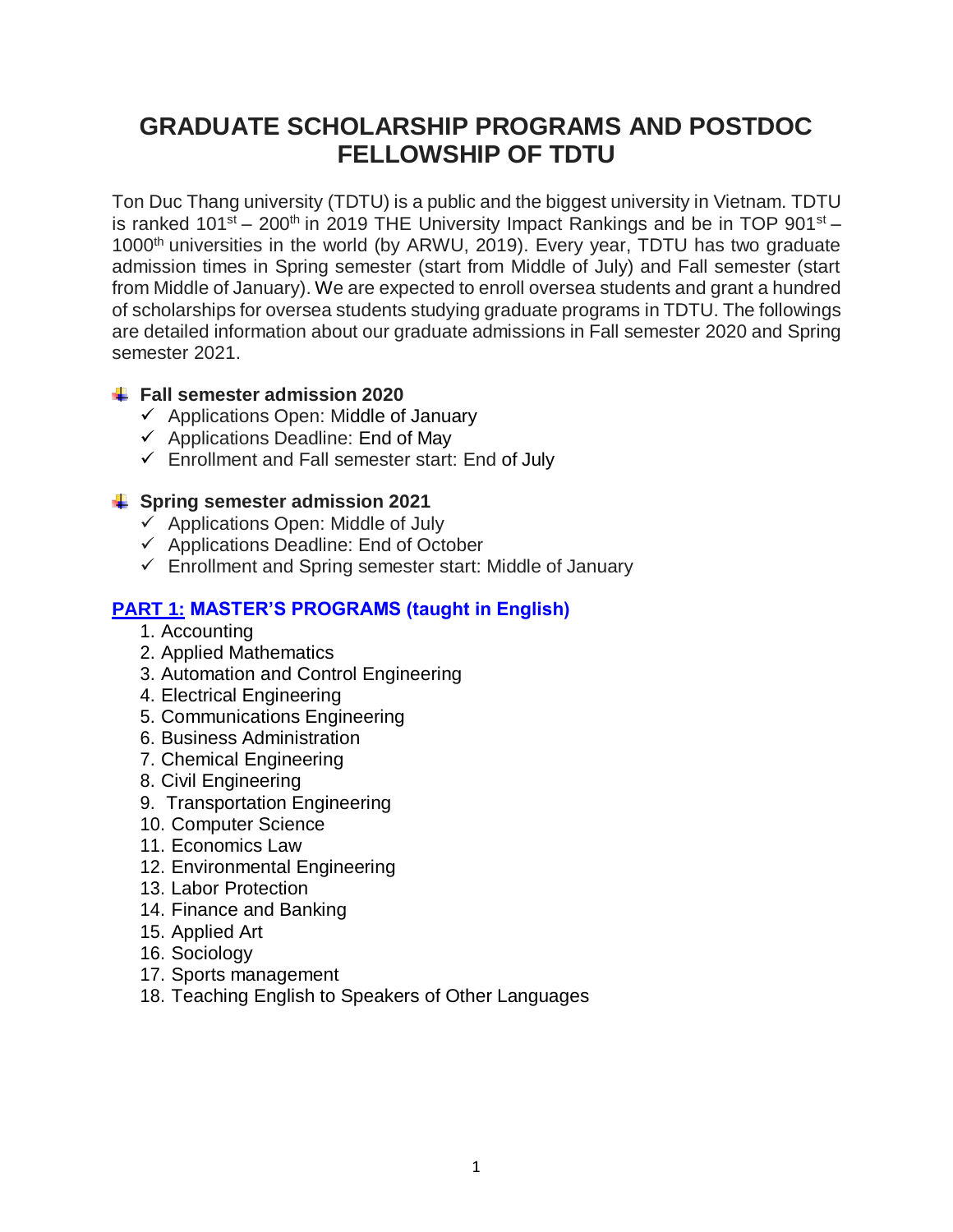# **PART 2: DOCTORAL PROGRAMS (taught in English)**

- 1. Accounting
- 2. Business Administration
- 3. Civil Engineering
- 4. Computer Science
- 5. Computational Science
- 6. Electrical Engineering

#### **• Scholarship policies:**

- $\checkmark$  Total tuition fee of master program (taught in Vietnamese): \$2000 \$2200 for the whole program in 2 years; Total tuition fee of master program (taught in English): \$4.500 for the whole program in 2 years
- $\checkmark$  Total Fee tuition fee of doctoral program: \$7000 for the whole program in 3~4 years
- $\checkmark$  Vietnamese Language tuition fee: \$800 \$1500 for 4 months (A2 level) to 10 months (B2 level)
- $\checkmark$  Dormitory: \$30/month
- $\checkmark$  Every admission time, according to the scholarship criteria, the TDTU' scholarship committee will review and award scholarship to international students, which include 03 levels of scholarship 100%, 50% and 25% [\(https://grad.tdtu.edu.vn/en/cost-and-funding\)](https://grad.tdtu.edu.vn/en/cost-and-funding).

**• Eligible Countries:** Southeast Asian countries (Thailand, Malaysia, Singapore, Indonesia, The Philippines, Myanmar, Laos, Cambodia…), Asia countries (Korea, Japan, Taiwan, India, China, Mongolia, Uzbekistan…), All Europe countries, All America countries, All Oceania countries.

#### **• Entrance Requirements:**

Master's applicants must meet the following criteria:

- $\checkmark$  Application form (Apply [online\)](http://gradadmissions.tdtu.edu.vn/)
- $\checkmark$  Up-to-date copy of your CV
- $\checkmark$  Original copy of your bachelor transcript in a relevant applied major
- $\checkmark$  Original copy of your bachelor certificate in a relevant applied major
- $\checkmark$  Statement of purpose (500 words)
- $\checkmark$  English Language Proficiency for Master program (taught in English): TOEIC 600, TOEFL iBT 50, IELTS 5.5, PET/FCE 160 (English certificates must be valid for two years from your test date up to the application date) or Proof of bachelor/master program taught in English language.
- $\checkmark$  English Language Proficiency for Master program (taught in Vietnamese): TOEIC 500, TOEFL iBT 45, IELTS 4.5, PET/FCE 140 (English certificates must be valid for two years from your test date up to the application date) or Proof of bachelor/master program taught in English language.
- $\checkmark$  Copy of passport
- $\checkmark$  Photograph (3x4cm)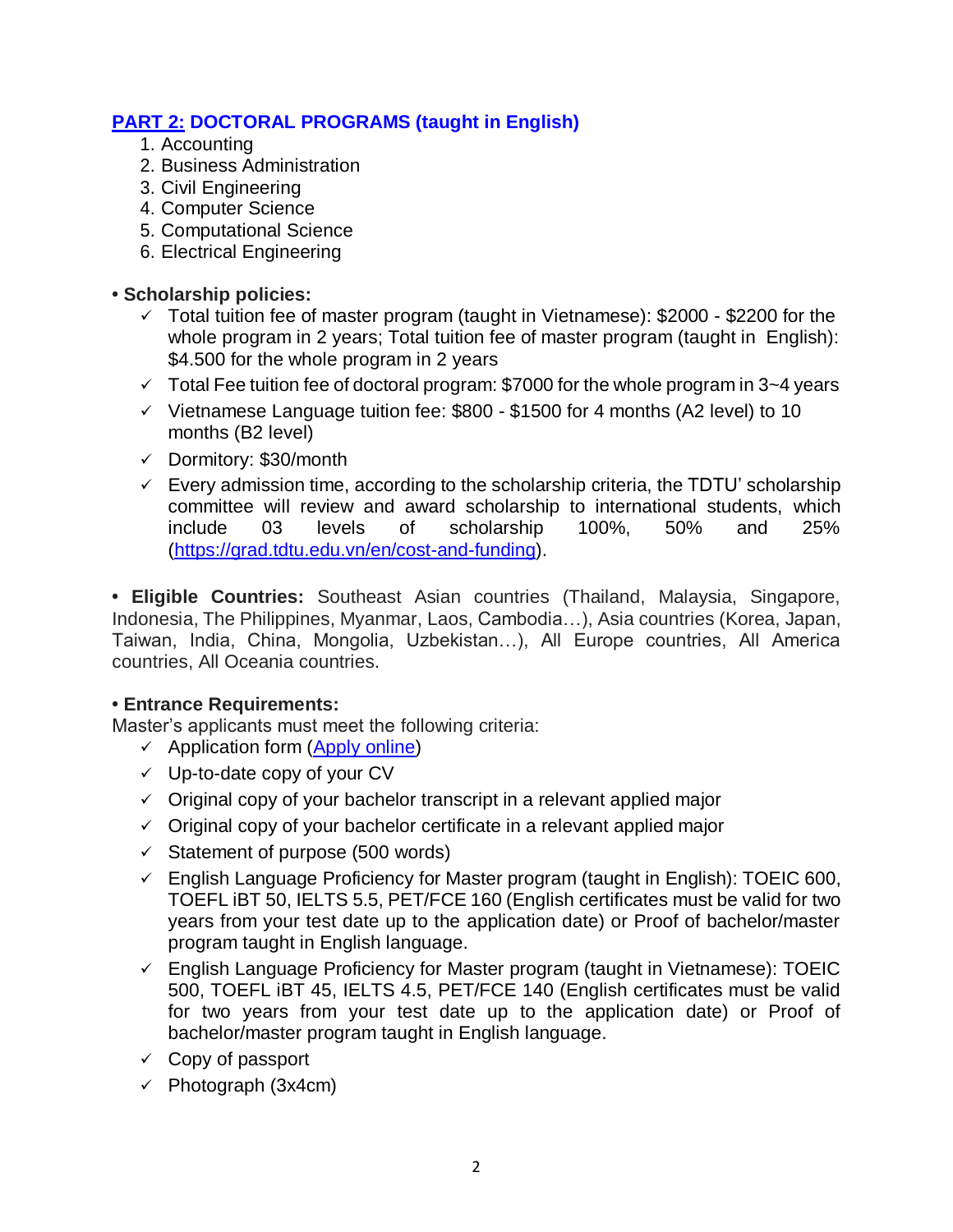$\checkmark$  Health check report within the last six months

PhD's applicants also need to submit the above, as well as the following:

- $\checkmark$  Original copy of your master's transcript in a relevant applied major
- $\checkmark$  Original copy of the master's certificate in a relevant applied major
- $\checkmark$  English Language Proficiency for foreign applicants apply for scholarship: TOEFL iBT 60, IELTS 6.0, PET/FCE 169 (English certificates must be valid for two years from your test date up to the application date) or Proof of bachelor/master program taught in English language.
- $\checkmark$  Research publications (all files of published papers)
- $\checkmark$  Research proposal
- $\checkmark$  Two reference letters (one of which must be from your master's thesis advisor)

## **• Fall semester admission 2020 requirement's documents:**

https://grad.tdtu.edu.vn/en/news/2019/jun-2020-fall-semester-admission

#### **• Application Procedure:**

- $\checkmark$  How to Apply: Online Application: [http://gradadmissions.tdtu.edu.vn](http://gradadmissions.tdtu.edu.vn/)
- Contact email: [gradstudies.tdtu.edu.vn](http://gradstudies.tdtu.edu.vn/)
- Website: [grad.tdtu.edu.vn](http://gradstudies.tdtu.edu.vn/)
- $\checkmark$  Scholarship Link: Scholarship is integrated in the Online Application Form.

# **PART 3: POSTDOCTORAL PROGRAMS**

## **• Application Conditions:**

- $\checkmark$  Candidates must be under 45 years old (unless given Committee exemption) and have a doctoral degree;
- $\checkmark$  Successful candidates will have published at least 02 articles in the ISI database. All ISI / Scopus articles described below must adhere to TDTU scientific publication requirements (see website: [http://science.tdtu.edu.vn\)](http://science.tdtu.edu.vn/); applicants must be the main author or the corresponding author.
- $\checkmark$  Candidates must be fluent in English;
- $\checkmark$  Candidates must be recommended by an expert or a co-professor;
- $\checkmark$  Candidates must work continuously at TDTU for at least 12 months.

## **• Scholarship organization**

- $\checkmark$  Scholarships are paid monthly; the scholarship will be decided by the Committee by the number of international publications from the applicants during the scholarship period.
- $\checkmark$  Candidates are provided facilities and services for their research, such as: offices, laboratories, etc., and other support from the department and their professors.

## **• Duties for postdoctoral scholarship applicants**

 $\checkmark$  The main duty is to research and publish the research paper in ISI / Scopus journals / conferences (or international patents for applied science). Register the ISI / Scopus indicator at the Department for Management of Science and Technology Development, approved by the Principal;